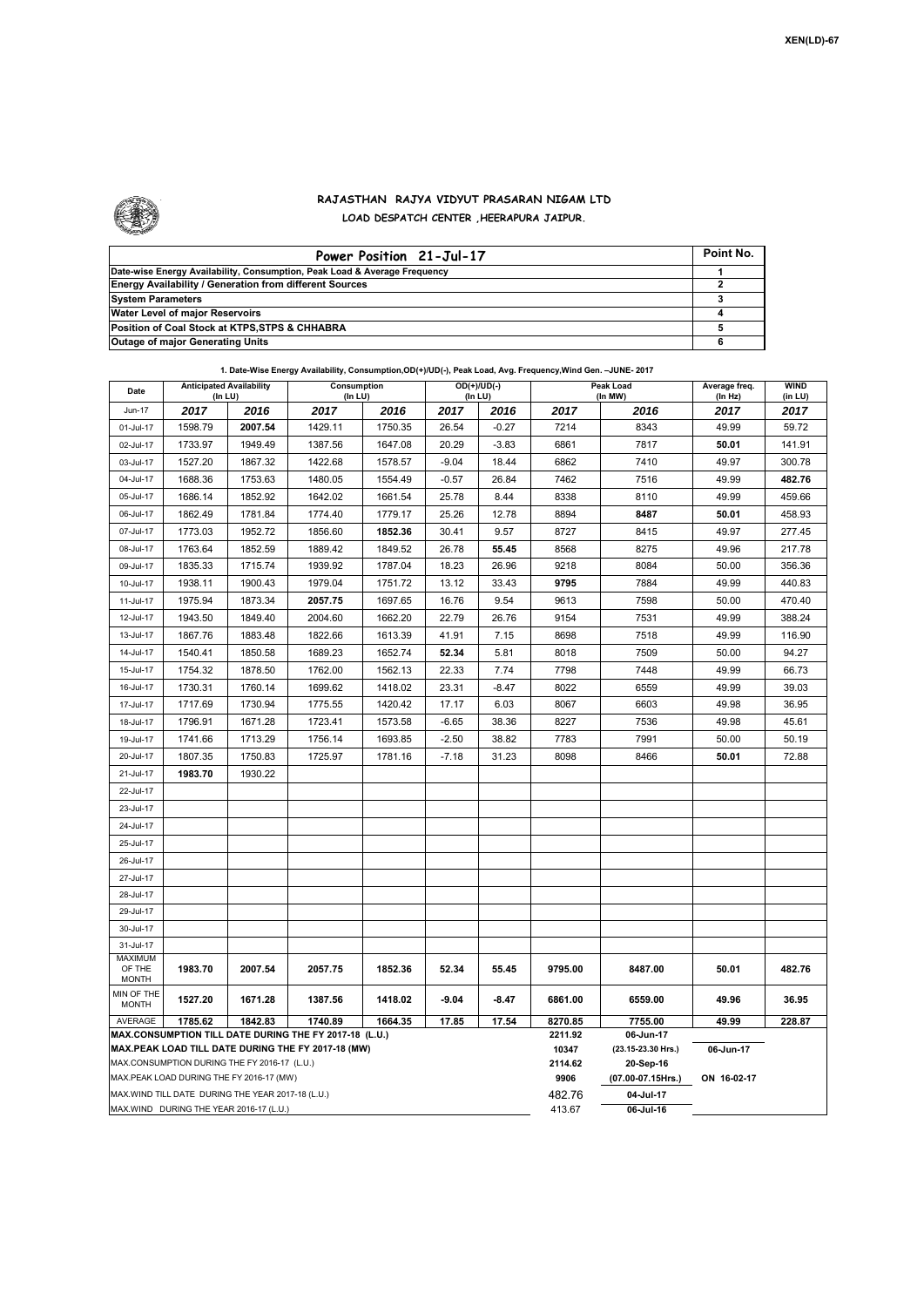## **Prior assessment of Avail. For next Day Prior assessment of Avail. Actual Energy Received**  1 **KTPS (1240/1240)** 176.00 176.00 176.00 151.05 **2** STPS (1500/1500) 55.00 55.00 44.96 **3** DHOLPUR GAS CCPP (330/330) **4** RAMGARH (273.5/273.5) 44.00 44.00 43.34<br> **5** RAPP-A(200/200) 43.97 **5** RAPP-A(200/200) **38.00** 38.00 38.00 **38.00 6** MAHI (140/140) 0.00 0.00 0.00 **7** CHAMBAL (RPS+JS) (135.5/271) 0.00 0.00 0.24 **8** GIRAL LIGNITE (250/250) **0.00** 0.00 0.00 0.00 0.00<br>**9** CHHABRA TPS 1000/1000) 162.00 162.00 176.99 **9** CHHABRA TPS 1000/1000) **10** ADANI (TPS) + KALISINDH (TPS) (1200+1200/1320+1200) 411.00 259.00 257.09 **11** WIND FARM (3980.40/4119.15) 60.00 40.00 72.88 12 SOLAR POWER(737.70/1295.70) 0.00 0.00 0.00 0.00 **13** CAPTIVE POWER PLANTS 0.00 0.00 0.00 0.00 **14** REGIONAL (INTRA STATE) O.A.(VLTPS) 0.00 0.00 0.00 0.00 0.00 15 OPEN ACCESS -55.99 -89.45 -89.45<br>16 BIOMASS – (101.95/119.25) - 7.00 5.00 6.59 **BIOMASS – (101.95/119.25)** 17 BARSINGHSAR LTPS(250/250) 54.00 54.00 52.03 **18** RAJWEST (1080/1080) 229.00 229.00 159.16 **TOTAL (A) : 1-18 1180.01 969.55 914.85 19** BBMB COMPLEX a) BHAKRA(230.79/1516.3) 37.82 38.71 37.69<br>b) DEHAR (198/990) 37.82 38.71 37.69 b) DEHAR (198/ 990) c) PONG (231.66/396) 13.42 10.35 11.25 **TOTAL : a TO c** 80.78 79.16 78.47 **20** CENTRAL STATIONS d) SINGRAULI (300/ 2000) 91.46 91.46 88.23  $(310.24/3000)$ f) 0.19 3.00 1.33 g) UNCHAHAR-II& III(61/630) 1.73 5.63 3.66 h) INDIRA GANDHI STPS(JHAJHAR) 0.00/1500) 0.00 0.00 0.00 0.00 0.00 0.00  $i)$  NCTPS DADRI St-II (43.22/980) + DADRI-TH 0.18 2.67 2.67 3.31 j) DADRI GAS (77/830) 2.81 3.21 3.28 k) ANTA (83 07/419) 0 00 0 00 0 00 **(In LU) S.No. Sources Available to Rajasthan / Installed Capacity as on 30.09.2016 (In MW) 20-Jul-17** ANTA (83.07/419)0.000.000.00l) AURAIYA (61.03/663) 0.00 0.00 0.00 m) NAPP (44/440) 7.68 4.25 4.25 n) RAPP-B (125/440) 31.09 31.09 31.09 31.09 o) RAPP-C (88/440) 20.58 20.58 20.58 p) SALAL (20.36/690) 4.76 4.68 4.64<br>q) URI (70.37/720) 4.670 15.09 15.33 q) URI (70.37/720) 16.70 15.09 15.33 r) TANAKPUR (10.86/94) 2.51 2.39 2.28<br>s) CHAMERA –I (105.84/540) 25.15 25.15 25.15 25.15  $\overline{s}$ ) CHAMERA –I (105.84/540) t) CHAMERA-II (29.01/300) 6.96 6.96 6.96 u) CHAMERA-III (25.21/231) 6.02 6.02 6.02 6.02 v) DHAULIGANGA (27/280) 6.50 6.50 6.50 6.50 w) DULHASTI (42.42/390) 10.09 10.09 10.09 10.09 x) SEWA (13/120) 3.28 3.28 3.28 y) NJPC (112.00/1500)+RAMPUR(31.808/412.02) z) TEHRI (75/1000) 13.95 9.68 9.67<br>a) KOTESHWR (33.44/400 ) + PARBATI3 (56.73/520) 20.40 20.40 20.40 32.00 aa) KOTESHWR (33.44/400) + PARBATI3 (56.73/520) ab) TALA 3.68 3.69 3.69 ac) MUNDRA UMPP (380/4000) 80.00 90.00 90.00 90.00 88.50 ad) SASAN **(372/3960)** 85.66 87.48 80.23<br>ae) FRKKA+KHLGN+TLCHR (70.18/3940) 85.66 15.02 20.78 9.64 ae) FRKKA+KHLGN+TLCHR (70.18/3940) af) URS POWER(DADRI TH-I) 2000 0.00 0.00 0.00 TOTAL SCHEDULE(a TO af) 677.96 665.55 654.01 LOSSES -14.54 -16.04 -24.00 NET SCHEDULED **663.42 649.51 630.01 21** BILATERAL (REG.) EXCL. BANKING **26.28** 24.62 24.62 24.62 **22** BANKING -48.23 -48.23 -48.23 **23** BILATERAL(INTER-REG.). EXCLUDING (ISOA & BANKING) 116.73 127.50 129.09 **24 INTER STATE OPEN ACCESS (BILATERAL+IEX) 55.99 89.45 89.45 25** INDIAN ENERGY EXCHANGE -10.50 -6.64 -6.64 **TOTAL(B): (19 TO 25) 803.69 837.80 818.30** TOTAL GENERATION (A +B) : 1 TO 25 **1733.16**<br>
OVER DRAWAL (+)/UNDER DRAWAL (-) 1733.16 OVER DRAWAL (+)/UNDER DRAWAL (-) **GRAND TOTAL 1983.70 1807.35 1725.97** LAST YEAR *1930.22 1750.83 1781.16*

## **2.Anticipated Availability/Generation From Different Sources**